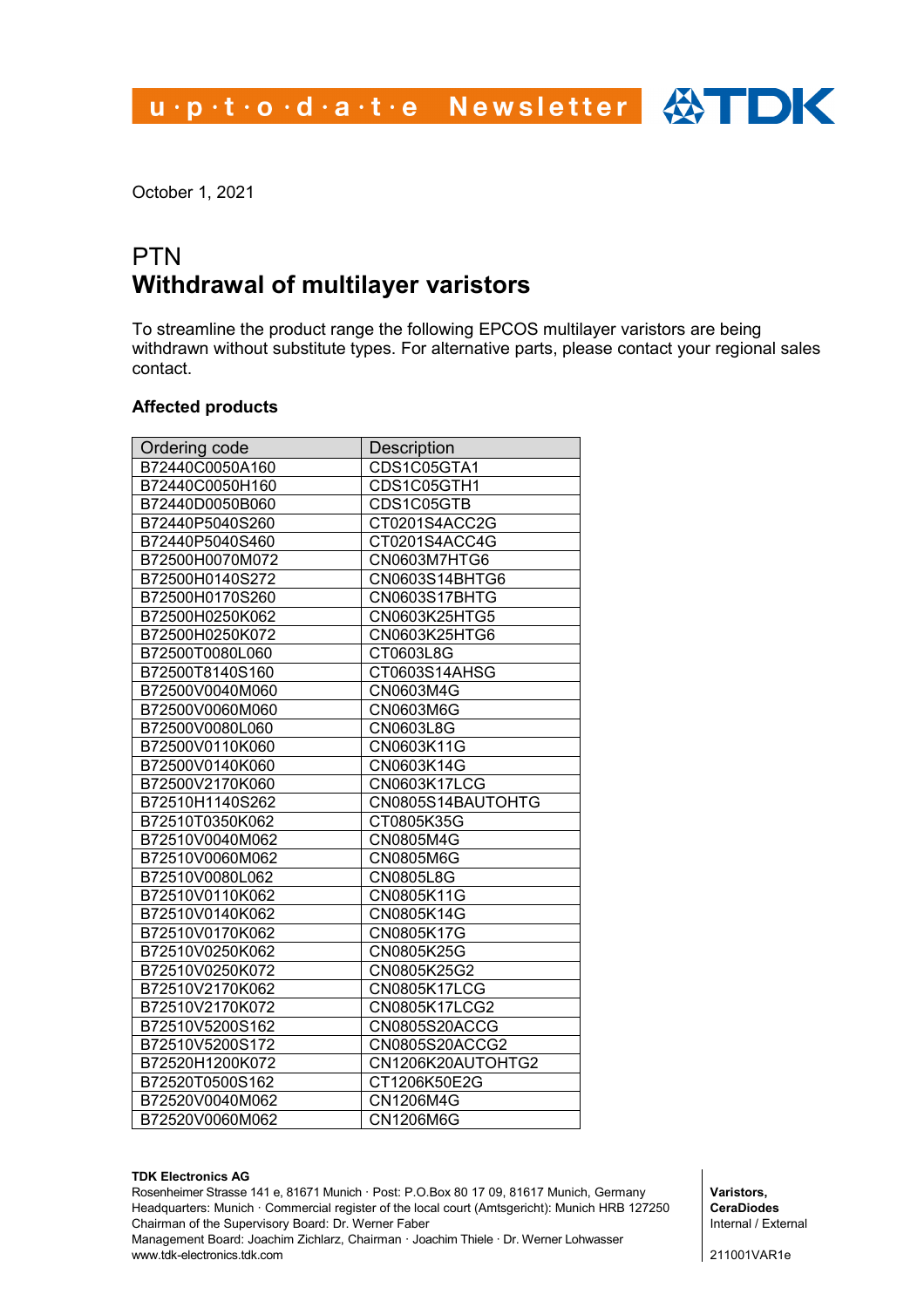# u.p.t.o.d.a.t.e Newsletter <>>>

October 1, 2021

| Ordering code   | Description       |
|-----------------|-------------------|
| B72520V0080L062 | CN1206L8G         |
| B72520V0110K062 | CN1206K11G        |
| B72520V0140K062 | CN1206K14G        |
| B72520V0140K072 | CN1206K14G2       |
| B72520V0170K062 | CN1206K17G        |
| B72520V0200K062 | CN1206K20G        |
| B72520V0200K072 | CN1206K20G2       |
| B72520V0250K062 | CN1206K25G        |
| B72520V0250K072 | CN1206K25G2       |
| B72520V0300K062 | CN1206K30G        |
| B72520V0350K062 | CN1206K35G        |
| B72520V0350K072 | CN1206K35G2       |
| B72520V0400K062 | CN1206K40G        |
| B72520V0500K062 | CN1206K50G        |
| B72520V0600K062 | CN1206K60G        |
| B72520V1140S262 | CN1206S14BAUTOG   |
| B72522V0140K072 | CN1206K14G2K2     |
| B72522V0170K072 | CN1206K17G2K2     |
| B72522V0200K072 | CN1206K20G2K2     |
| B72522V0250K072 | CN1206K25G2K2     |
| B72522V0350K072 | CN1206K35G2K2     |
| B72527C3140K000 | SR6K14M224X       |
| B72527E3350K000 | SR6K35M474X       |
| B72530V0040M062 | CN1210M4G         |
| B72530V0060M062 | CN1210M6G         |
| B72530V0080L062 | <b>CN1210L8G</b>  |
| B72530V0110K062 | CN1210K11G        |
| B72530V0140K062 | CN1210K14G        |
| B72530V0170K062 | CN1210K17G        |
| B72530V0200K062 | CN1210K20G        |
| B72530V0250K062 | CN1210K25G        |
| B72530V0300K062 | CN1210K30G        |
| B72530V0350K072 | CN1210K35G2       |
| B72530V0400K062 | CN1210K40G        |
| B72530V0500K062 | CN1210K50G        |
| B72530V0600K062 | CN1210K60G        |
| B72530V1140S272 | CN1210S14BAUTOG2  |
| B72530V1200K062 | CN1210K20AUTOG    |
| B72532V0110K062 | CN1210K11GK2      |
| B72532V1140S262 | CN1210S14BAUTOGK2 |
| B72540T0060M062 | CT2220M6G         |
| B72540T0080L062 | CT2220L8G         |
| B72540T0110K062 | CT2220K11G        |
| B72540V0040M062 | CN2220M4G         |
| B72540V0060M062 | CN2220M6G         |
| B72540V0080L062 | <b>CN2220L8G</b>  |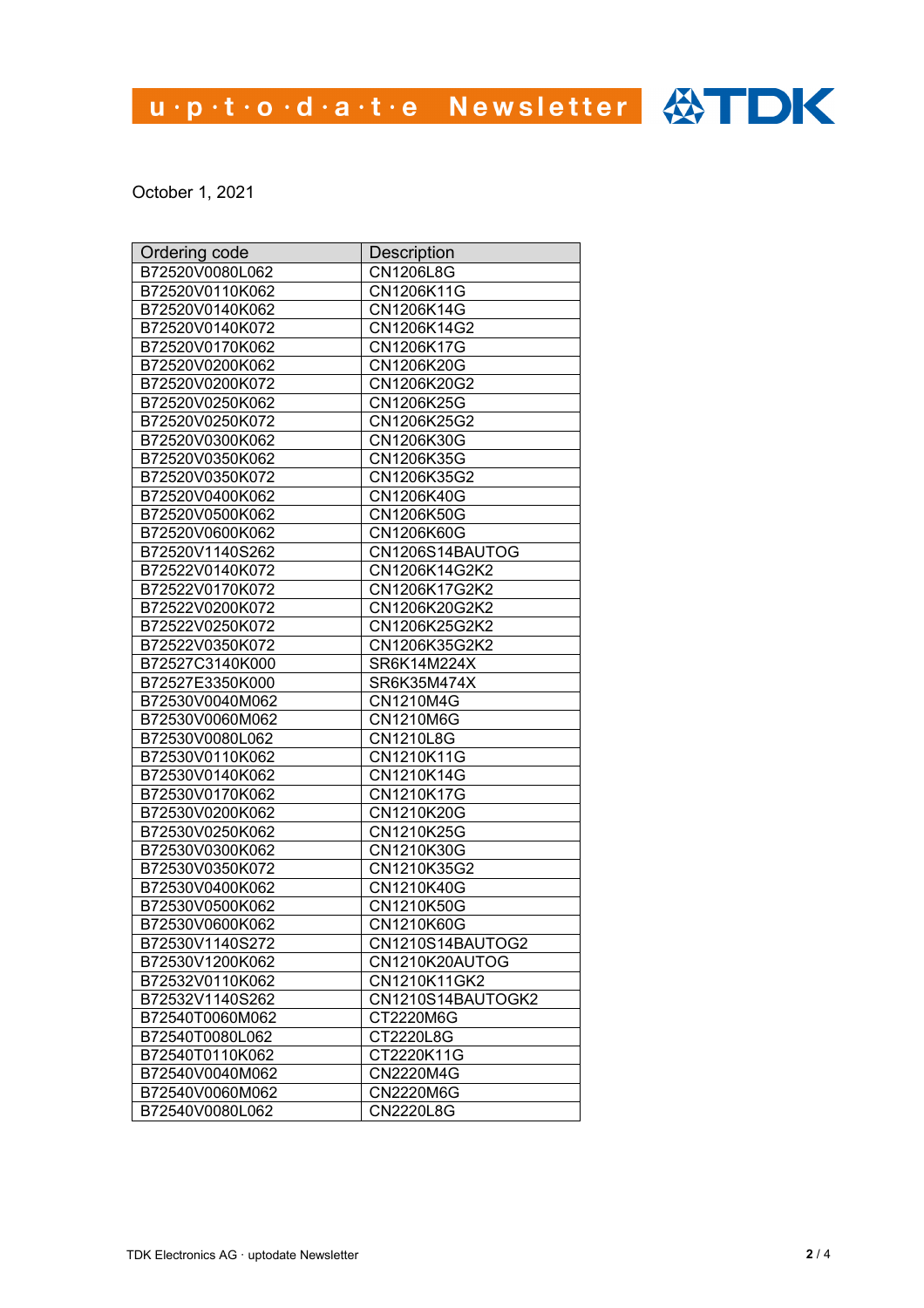# u.p.t.o.d.a.t.e Newsletter <>>>

October 1, 2021

| Ordering code   | <b>Description</b>   |
|-----------------|----------------------|
| B72540V0110K062 | CN2220K11G           |
| B72540V0140K062 | CN2220K14G           |
| B72540V0170K062 | CN2220K17G           |
| B72540V0200K062 | CN2220K20G           |
| B72540V0250K062 | CN2220K25G           |
| B72540V0350K062 | CN2220K35G           |
| B72540V0400K062 | CN2220K40G           |
| B72540V0500K062 | CN2220K50G           |
| B72540V0600K062 | CN2220K60G           |
| B72542V0140K062 | CN2220K14GK2         |
| B72542V0170K062 | CN2220K17GK2         |
| B72547E3200K054 | SR2K20M474XGA        |
| B72547G3200K038 | SR2K20M105XM18       |
| B72547H3200K000 | SR2K20M155X          |
| B72580T0060M062 | CT1812M6G            |
| B72580T0080L062 | CT1812L8G            |
| B72580T0600S172 | CT1812S60AG2         |
| B72580V0040M062 | CN1812M4G            |
| B72580V0060M062 | CN1812M6G            |
| B72580V0080L062 | CN1812L8G            |
| B72580V0110K062 | CN1812K11G           |
| B72580V0170K062 | CN1812K17G           |
| B72580V0200K062 | CN1812K20G           |
| B72580V0250K062 | CN1812K25G           |
| B72580V0350K062 | CN1812K35G           |
| B72580V0350K072 | CN1812K35G2          |
| B72580V0400K062 | CN1812K40G           |
| B72580V0500K062 | CN1812K50G           |
| B72580V0600K062 | CN1812K60G           |
| B72580V0600S162 | CN1812S60AG          |
| B72580V0600S172 | CN1812S60AG2         |
| B72580V0950S172 | CN1812S95AG2         |
| B72580V1140S262 | CN1812S14BAUTOG      |
| B72580V6111K072 | CN1812K115TELEG2     |
| B72582V0140K062 | CN1812K14GK2         |
| B72582V0400K062 | CN1812K40GK2         |
| B72582V0600K062 | CN1812K60GK2         |
| B72582V1140S262 | CN1812S14BAUTOGK2    |
| B72582V3140S272 | CN1812S14BAUTOE2G2K2 |
| B72587E3140S218 | SR1S14BM474XK4       |
| B72587E3200K000 | SR1K20M474X          |
| B72587E3200K051 | SR1K20M474XG         |
| B72590C0040B060 | CDS2C04GTB           |
| B72590D0050C060 | CDS2C05GTC           |
| B72590D0120H060 | CDS2C12GTH           |
| B72590D0180A060 | CDS2C18GTA           |